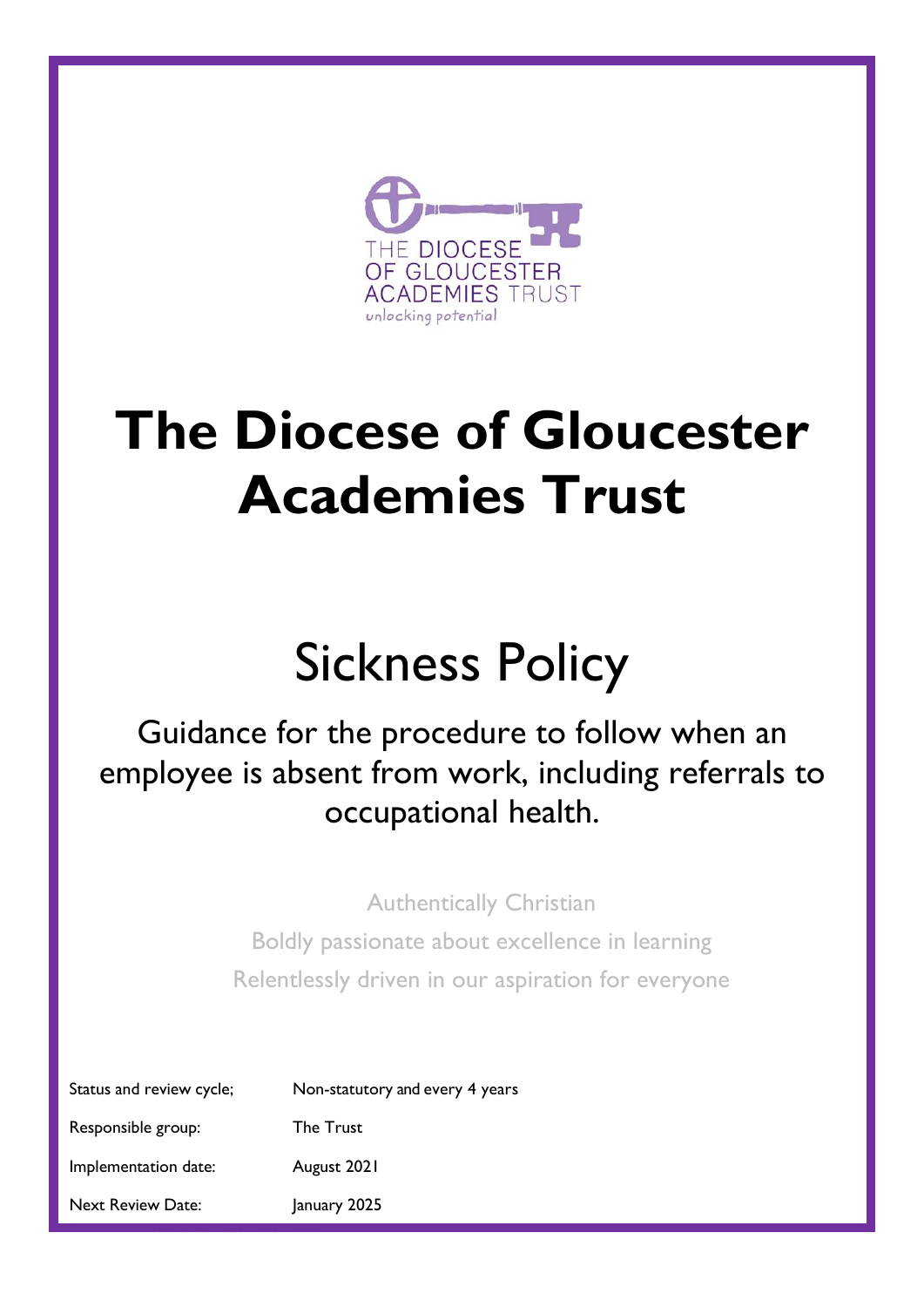#### **Contents:**

- **1.0** [Introduction](#page-2-0)
- **2.0** [Sickness absence reporting process](#page-2-1)
- **3.0** [Doctor's '](#page-2-2)fit note'
- **4.0** [Sick pay entitlement](#page-3-0)
- **5.0** [Absence due to injury sustained at work](#page-4-0)
- **6.0** [Referral to Occupational Health \(OH\)](#page-4-1)
- **7.0** [Phased return](#page-4-2)
- **8.0** [Contacting an employee during sickness absence](#page-5-0)
- **9.0** [Return to work and return to work meetings](#page-5-1)
- **10.0** [Long-term sickness absence](#page-6-0)
- **11.0** [Failure to follow sickness procedure](#page-6-1)
- **12.0** III health retirement
- **13.0** [Absence dismissal](#page-6-3)
- **14.0** [Employees with a disability](#page-6-4)
- **15.0** [Time off for an emergency](#page-7-0)
- **16.0** [Sickness due to non-essential](#page-7-1) elective surgery
- **17.0** [Absence due to an accident for which a third party](#page-7-2) is liable
- **18.0** [Annual leave entitlement during sickness absence](#page-7-3)
- **19.0** Sickness Absence flowchart [Line manager/employee responsibilities](#page-7-4)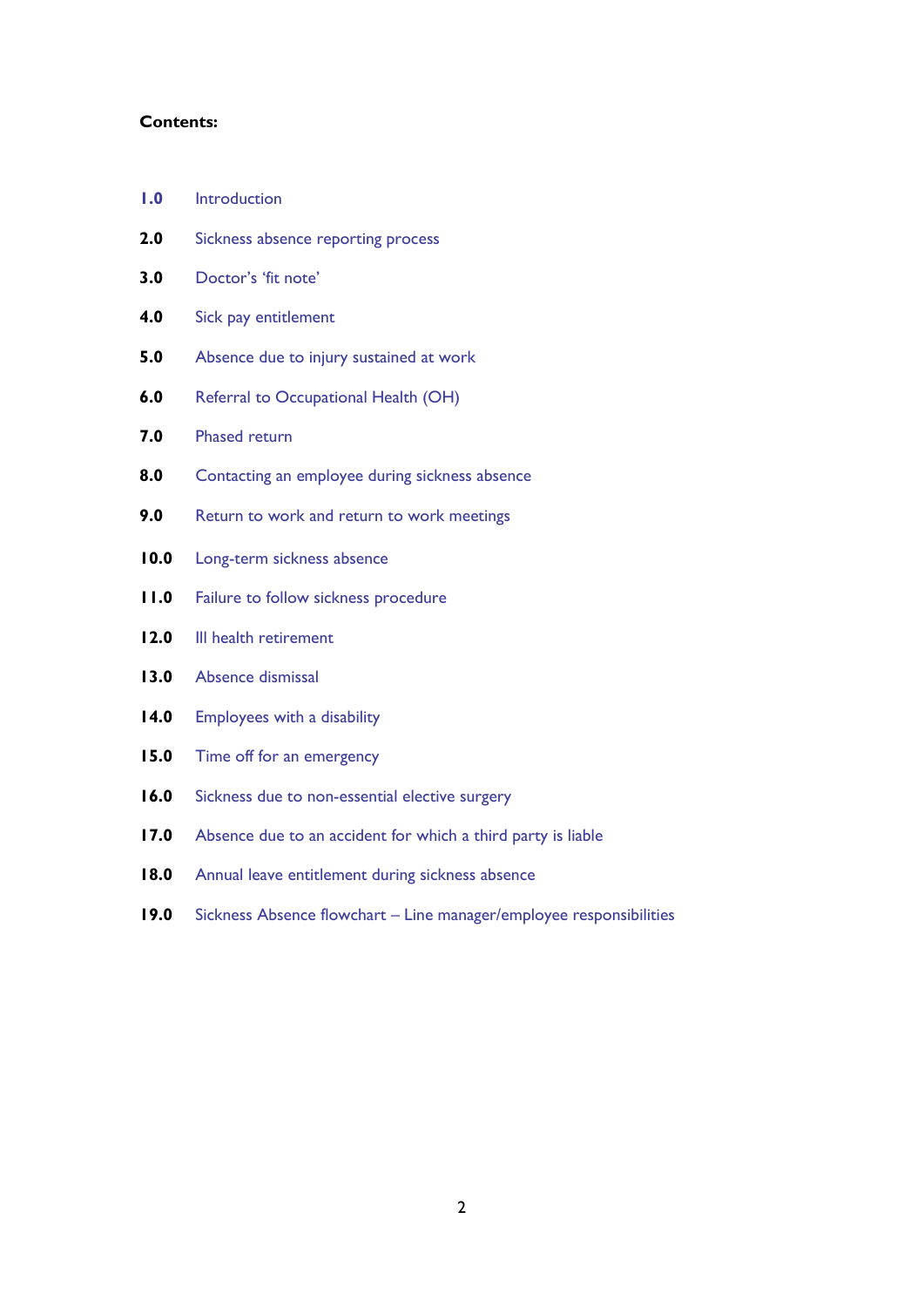### <span id="page-2-0"></span>**1.0 Introduction**

- 1.1 The Trust is an organisation with a Christian foundation. The ethos, values and relationships of the Trust, and its associated academies, are central to upholding the value of the foundation. The Trust wishes to support employees who experience periods of ill health and seeks to encourage healthy lifestyles and promote occupational health.
- 1.2 This policy is intended to provide guidance to Local Governing Boards and all DGAT staff regarding entitlements to sick pay and the Trust's expectations with regard to notification procedures.
- 1.3 This policy sets the expectation of high levels of attendance at work and details the various circumstances of sickness absence and how they will be managed.
- 1.4 The head teacher/line manager is responsible for managing absence fairly and in a consistent manner.
- 1.5 The policy applies to all school staff and DGAT central team staff.
- 1.6 This policy does not form part of any employee's contract of employment and is entirely non-contractual. It may be amended, withdrawn, suspended or departed from at the discretion of the Trust at anytime.

#### <span id="page-2-1"></span>**2.0 Sickness absence reporting process**

- 2.1 The headteacher/line manager must be informed of sickness absence as soon as possible, before the employee's normal start time or a time as determined by the Trust/school.
- 2.2 If an employee is sick for more than three consecutive days they must ring and update the line manager on the fourth day.
- 2.3 Employees must self-certify for absences up to seven calendar days.
- 2.4 For absences of eight calendar days or more, the employee must:
	- 2.4.1 give their line manager/head teacher a 'fit note' or appropriate document
	- 2.4.2 speak to their line manager on the eighth day
	- 2.4.3 continue to update the line manager and provide a continuous fit note (including absence during a school closure period).
- 2.5 If someone is physically incapable of calling in, a friend, relative or medical professional can call in on their behalf but, as soon as possible, the employee must call and provide evidence (for example, a Fit Note) of their circumstances.
- 2.6 Failure to follow the reporting procedure may result in the absence being treated as unauthorised, and sick pay may be withheld and/or disciplinary action taken.

# <span id="page-2-2"></span>**3.0 Doctor's 'fit note'**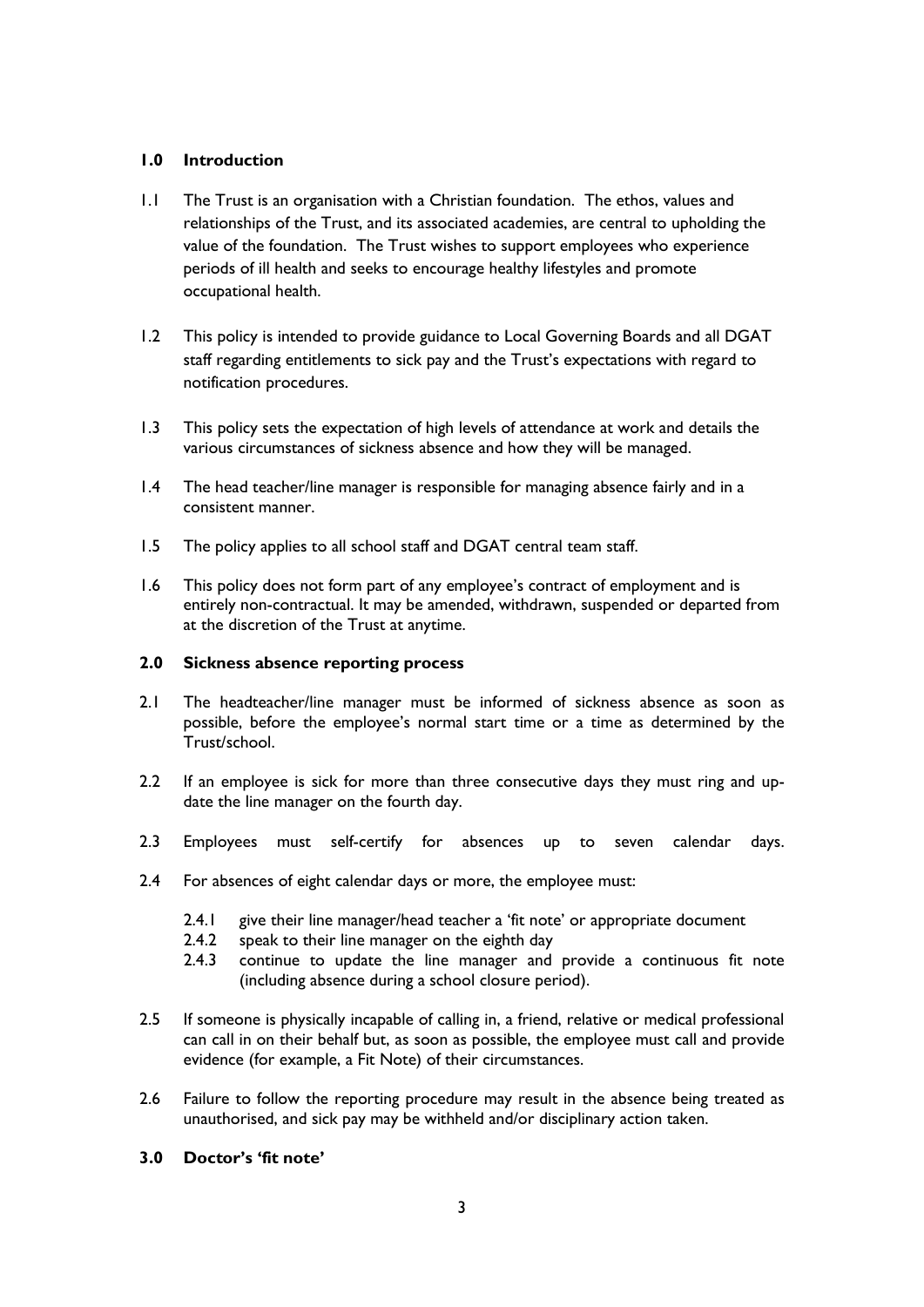- 3.1 From the eighth day of absence onwards, a doctor's fit note must be submitted to their line manager until the employee is fit to return to work.
- 3.2 The fit note will provide guidance on the employee's level of fitness and how this may affect their ability to work.
- 3.3 The line manager will discuss with the employee the contents of the fit note and whether any guidance can be accommodated wholly or with some adjustment, in line with the needs of the Trust/school. If for any reason it is not possible to accommodate the employee's return to work at this stage, the employee will remain "off sick".
- 3.4 If the Trust/school is able to accommodate the advice/guidance the employee must return to work. Should they refuse, the Trust/school may consider taking action under the Conduct Policy.

#### <span id="page-3-0"></span>**4.0 Sick pay entitlement**

- 4.1 Provided the requirements of the policy are followed, sick pay will be paid in line with the employee's conditions of service.
- 4.2 Sick pay includes, where appropriate, statutory sick pay (SSP) and will not exceed normal pay. It will be paid for the following period of absence dependent on length of service:
- 4.3 Support staff sick pay in any rolling 12 months' period:

|                       | <b>Full Pay</b> | <b>Half Pay</b>                          |
|-----------------------|-----------------|------------------------------------------|
| First year            | I month         | 2 months (after four<br>month's service) |
| <b>Second year</b>    | 2 months        | 2 months                                 |
| Third year            | 4 months        | 4 months                                 |
| Fourth and fifth year | 5 months        | 5 months                                 |
| Sixth year onwards    | 6 months        | 6 months                                 |

4.4 Teachers' sick pay in any year 1 April – 31 March:

| First year                       | <b>Full Pay</b><br>25 working days | <b>Half Pay</b><br>50 working days (after four<br>month's service) |
|----------------------------------|------------------------------------|--------------------------------------------------------------------|
| <b>Second year</b><br>Third year | 50 working days<br>75 working days | 50 working days<br>75 working days                                 |
| Fourth year onwards              | 100 working days                   | 100 working days                                                   |

- 4.4.1 For the purpose of the sick pay scheme, "service" includes all aggregated teaching service with one or more local education authorities.
- 4.5 Sick pay may be suspended if in the opinion of the governing board of trustees the injury/condition has arisen due to the employee's misconduct, the employee has failed to comply with the conditions of this scheme, or they have behaved in a way prejudicial to their recovery. In this case the employee will be allowed to meet with the governing board to respond to the concerns.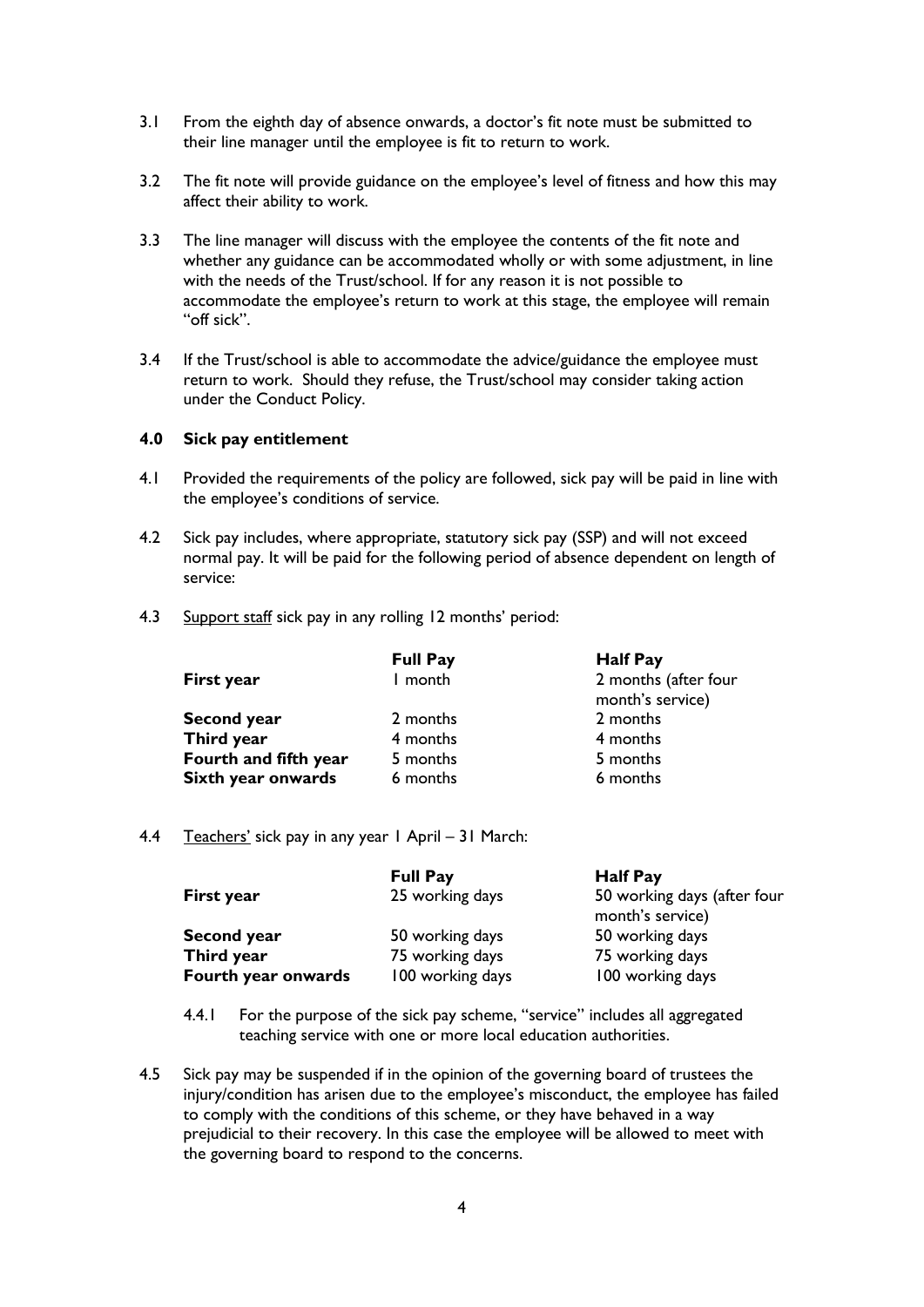# <span id="page-4-0"></span>**5.0 Absence due to injury sustained at work**

5.1 Occupational sick pay for absence because of an accident at work, confirmed by an approved medical practitioner is treated completely separately to pay for normal sickness absence. However, all sickness absences are reckonable for entitlement to SSP.

# <span id="page-4-1"></span>**6.0 Referral to Occupational Health (OH)**

- 6.1 Line managers should refer employees to the Trust/school's OH service if they feel their input would be helpful, particularly if:
	- 6.1.1 The employee has had a total of eight or more days' absence (whether on one occasion or across several occasions) during the last 12 months
	- 6.1.2 Absence is related to mental illness or musculoskeletal issues
	- 6.1.3 The Trust/school becomes aware that the employee has a medical condition that is likely to result in long term absence
	- 6.1.4 Absence continues for more than four weeks.
- 6.2 Non-attendance or failure to cooperate with an OH referral without good reason may result in disciplinary action and, if the employee is currently on sick leave, could mean their sick pay being suspended. In some circumstances, if the employee fails to attend any appointments without prior notice and a good reason they may be liable for full costs incurred.
- 6.3 The Trust/school may ask for the employee's consent for OH to contact their doctor to access their medical records. These will remain confidential to OH.
- 6.4 The purpose of requesting medical information is to ensure that any advice given by OH regarding the effect of the employee's health on their employment is fully informed. However, the employee has the option to view and comment on the report before their doctor sends it to OH, and a legal right to refuse consent for OH to contact their doctor. The Trust/school can only make decisions about an employee's employment based on the information they have.
- 6.5 The OH advice and guidance is used by the line manager to discuss managing the employee's health and/or return to work and to make informed decisions about the potential effect on their employment.
- 6.6 An employee who unreasonably fails to co-operate with their employer in the appropriate management of their sickness absence may have their contractual sickness pay suspended.

#### <span id="page-4-2"></span>**7.0 Phased return**

- 7.1 Where a short (normally no longer than two to four weeks) period of rehabilitation is recommended by OH or the employee's doctor, the Trust/school will, in discussion and agreement with the employee, implement it (wholly or in part) if possible, giving due consideration to the needs of the school/Trust. This may include temporary adjustments to normal duties and working hours with appropriate support.
- 7.2 For teachers, a phased return is classified as sickness absence until they are fit for work. In these circumstances the employee normally continues to submit fit notes and will receive normal entitlement to sick pay.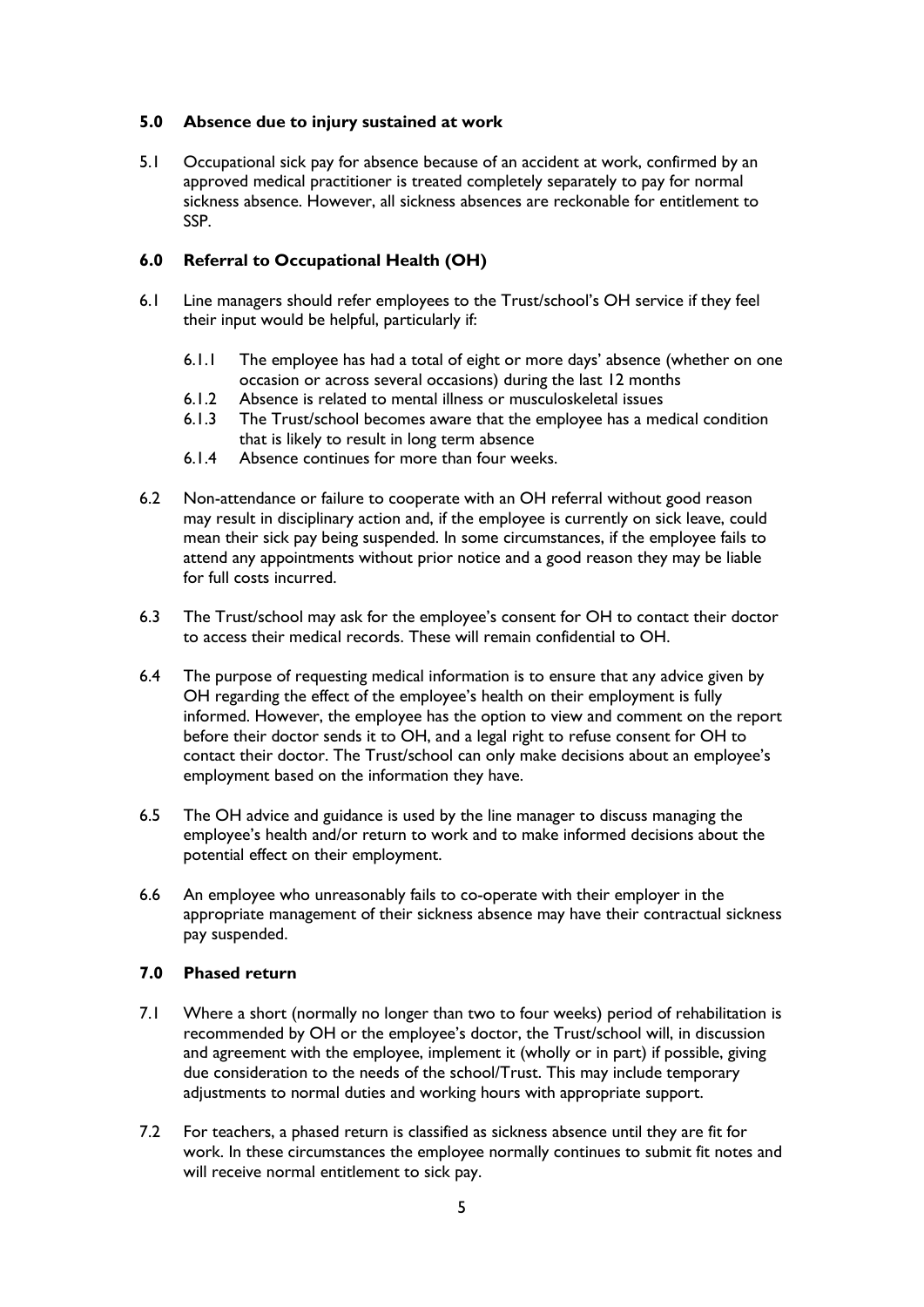- 7.3 For support staff, there are a number of options for pay arrangements during a phased return to work:
	- 7.3.1 Return on full pay (if an extension to this initial period is required, or if the person has had more than one phased return in the previous 12 months, then the phased return could require a temporary reduction in hours)
	- 7.3.2 Return on pay for hours worked and can claim sick pay for the remainder (though they can only claim sick days for full days not worked)
	- 7.3.3 Return on sick pay until completion of a phased return.
- 7.4 The line manager may use their discretion to agree an appropriate arrangement for a phased return. This should include with reference to the Attendance Policy which provides useful information for the informal and formal management of attendance. The purpose of a phased return is:
	- 7.4.1 To allow the opportunity to return to work in a structured way when the employee has recovered after a long period of absence, helping to build stamina and confidence for a full return to work
	- 7.4.2 To allow the employee to gradually return to work to test their ability to do the job in relation to the medical condition
	- 7.4.3 To allow the head teacher (or Chair of Governors/CEO in the case of a head teacher), line manager and OH provider to assess the employee's actual level of fitness and the timescale for a return to normal duty
	- 7.4.4 To allow the Trust/school to meet its obligations under the Equality Act 2010.
- 7.5 Where longer periods of rehabilitation are required, the Trust/school may agree a temporary adjustment to the employee's contract of employment.

# <span id="page-5-0"></span>**8.0 Contacting an employee during sickness absence**

8.1 Regular contact should be maintained during any period of sickness absence and this could reasonably include a meeting with the employee.

#### <span id="page-5-1"></span>**9.0 Return to work and return to work meetings**

- 9.1 If during the period of a 'not fit' fit note the employee feels they have recovered sufficiently to return to work, the employee should discuss this with their line manager.
- 9.2 In considering a return to work the employee and line manager will undertake a risk assessment. Any early return to work should be confirmed in writing.
- 9.3 Line managers will discuss sickness absence with the employee on their return to work and may ask the employee to attend a return to work meeting after any period of sickness absence, but particularly when:
	- 9.3.1 Short term absence totals eight days accumulated over the last 12 months
	- 9.3.2 A single period of absence is more than 14 consecutive calendar days.
- 9.4 The purpose of the meeting is to:
	- 9.4.1 Welcome the employee back to work and check they are well enough to work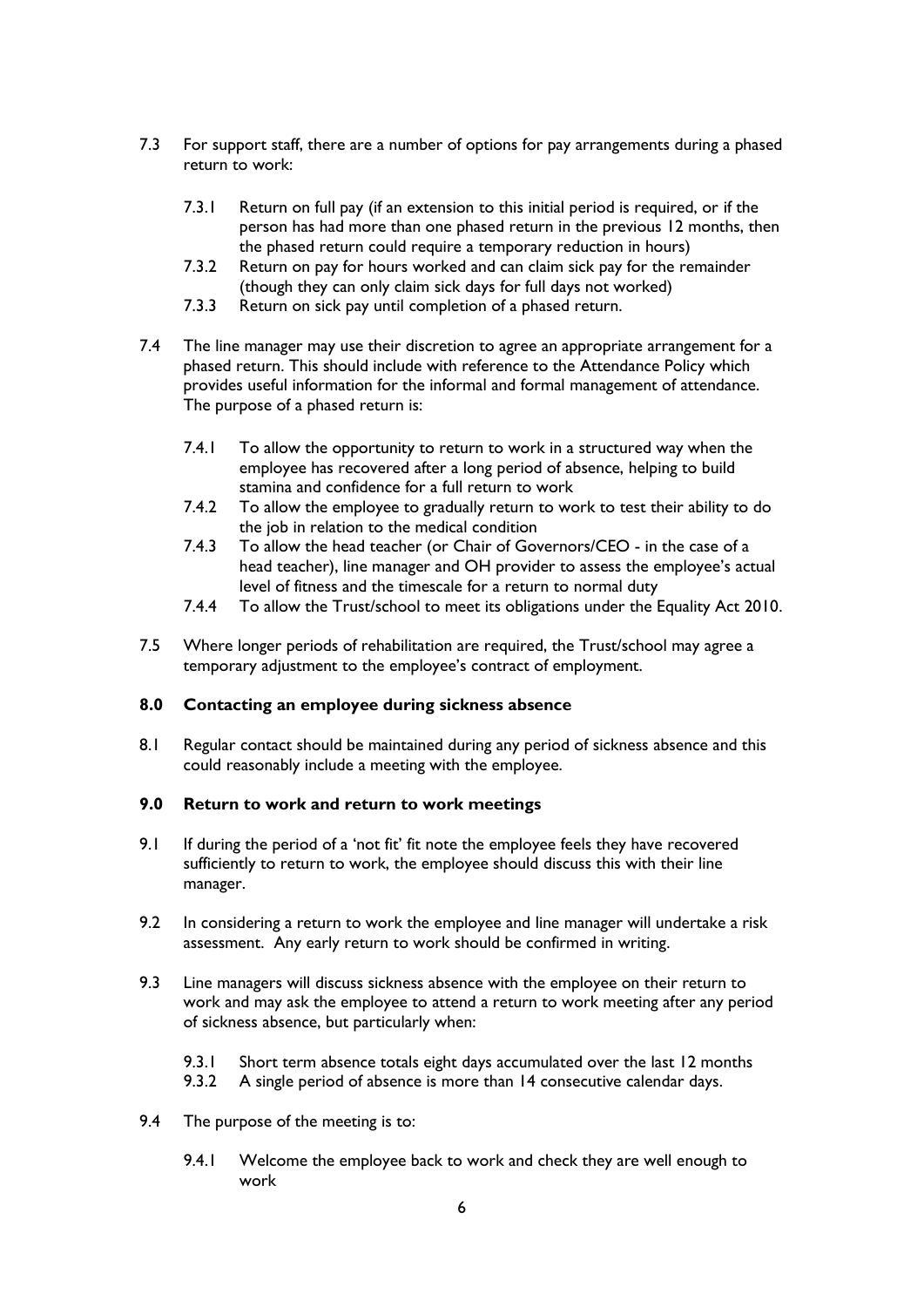- 9.4.2 Clarify the cause of the absence
- 9.4.3 Together address issues that may be causing or contributing to the absence
- 9.4.4 Agree any initial support that may be needed
- 9.4.5 Discourage unjustified absence and demonstrate the importance of absence management to the Trust/school.

# <span id="page-6-0"></span>**10.2 Long-term sickness absence**

- 10.1 Where a staff member is or is reasonably expected to be absent from work for four weeks or more (including any period of holiday) or where the staff member has been unable to sustain regular and efficient attendance due to a long-term condition, they will fall within the scope of the long-term sickness absence management procedure.
- 10.2 The Trust/school will maintain regular and supportive contact with the staff member, which may include:
	- **E** Regular review meetings to discuss their continuing absence.
	- When they may be able to return to work.
	- **Any reasonable adjustments that the school may be able to make to assist them in** returning to work.
- 10.3 It is a contractual requirement that the employee cooperate with the Trust/school during such period of absence.

# <span id="page-6-1"></span>**11.0 Failure to follow sickness procedure**

11.1 If the employee fails to follow the sickness procedure, the absence will be unauthorised and dealt with as a conduct matter and sickness pay will be suspended.

# <span id="page-6-2"></span>**12.0 Ill Health retirement**

- 12.1 Employees who are members of the Teachers Pension Scheme (TPS) or the Local Government Pension Scheme (LGPS) can be considered for ill health retirement.
- 12.2 All ill health retirements have to be explored with medical advice from OH, as there are very specific criteria around ill health retirements which only the OH doctor can apply.

# <span id="page-6-3"></span>**13.0 Absence dismissal**

13.1 Sickness absence is managed through the Attendance Policy and the aim is always to secure sustained improvement in attendance at work. However, poor attendance or an inability to carry out the role can result in dismissal.

# <span id="page-6-4"></span>**14.0 Employees with a disability**

- 14.1 The Trust/school will comply with The Equality Act 2010 and seek to make reasonable adjustments to support employees in their job. When appropriate, advice will be taken from OH and HR.
- 14.2 The Access to Work Service offers financial and practical assistance to people with a disability to support them to continue in work. More information can be found on this website: **<http://disabilityrightsuk.org/access-work>**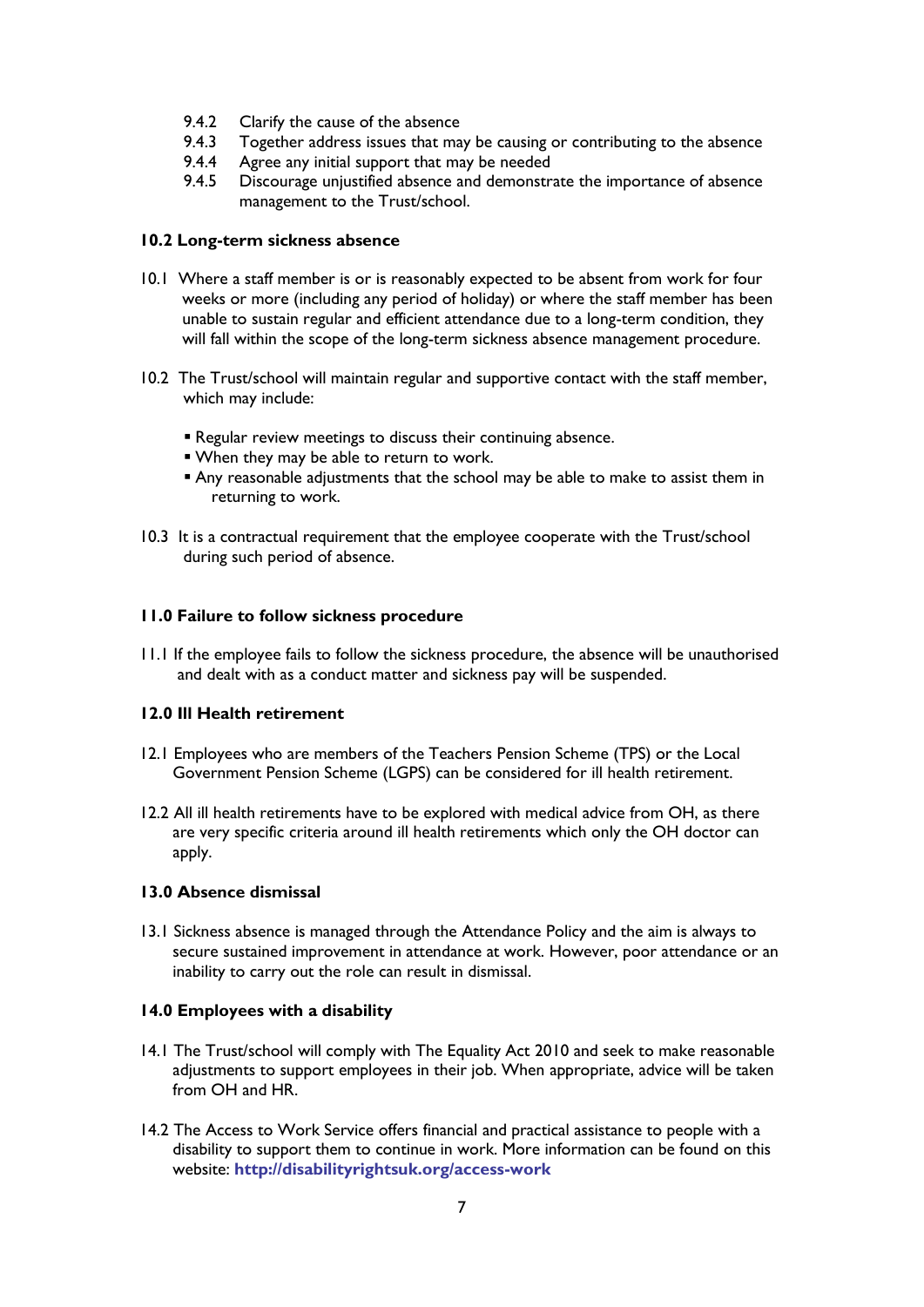14.3 If an employee is unable to carry out their current duties after reasonable adjustments have been fully explored, the Trust/school will seek redeployment. However if no suitable employment is available then the employee may be dismissed. For permanent disability, the Trust/school may seek advice from OH in respect of ill health retirement.

### <span id="page-7-0"></span>**15.0 Time off for an emergency**

15.1 When time off is needed for an emergency, sick leave is not appropriate. However, leave may be taken under the Authorised Special Leave Policy, which covers compassionate leave and family care leave.

# <span id="page-7-1"></span>**16.0 Sickness for non-essential elective surgery**

- 16.1 Occupational sick pay will not be paid for non-essential surgery such as cosmetic surgery unless it is deemed necessary on medical grounds by a GP or other medical practitioner.
- 16.2 Evidence of this is required before occupational sick pay will be issued.
- 16.3 SSP will be issued if a fit note is provided, regardless of the reason for the cosmetic surgery.
- 16.4 In the event that there are complications after non-essential surgery resulting in the employee being unfit for work for longer than normal (i.e. post surgery infection) then occupational sick pay will apply for the excess recovery period.

### <span id="page-7-2"></span>**17.0 Absence due to an accident for which a third party is liable**

17.1 The employee should advise the Trust/school immediately in these circumstances. The School will expect the employee to provide details of any compensation received related to the injury/condition which has caused the absence and may require the employee to pay back part or all of the sick pay paid but this amount will not exceed any damages recovered.

#### <span id="page-7-3"></span>**18.0 Annual leave entitlement during sickness absence**

- 19.0 If the employee is on annual leave, they can elect to have some or all of the absence as sick leave provided the line manager is satisfied they have complied with the sickness absence reporting procedure. The position may vary depending on the circumstances (please contact your HR Adviser for advice).
- 19.1 When an employee is on sick leave, their annual leave entitlement accrues at the same rate as if they were performing their normal hours of work. Under the Working Time Regulations, if a period of sick leave runs over the end of the current leave year, employees are entitled to carry forward any unused part of their 'statutory' annual leave entitlement (20 days per year). The eight day bank holiday entitlement can be carried over at the line manager's discretion.

#### <span id="page-7-4"></span>**20.0 Sickness Absence flowchart – Line manager/employee responsibilities**

| Line manager | Time scale | <b>Employee</b> |
|--------------|------------|-----------------|
|              |            |                 |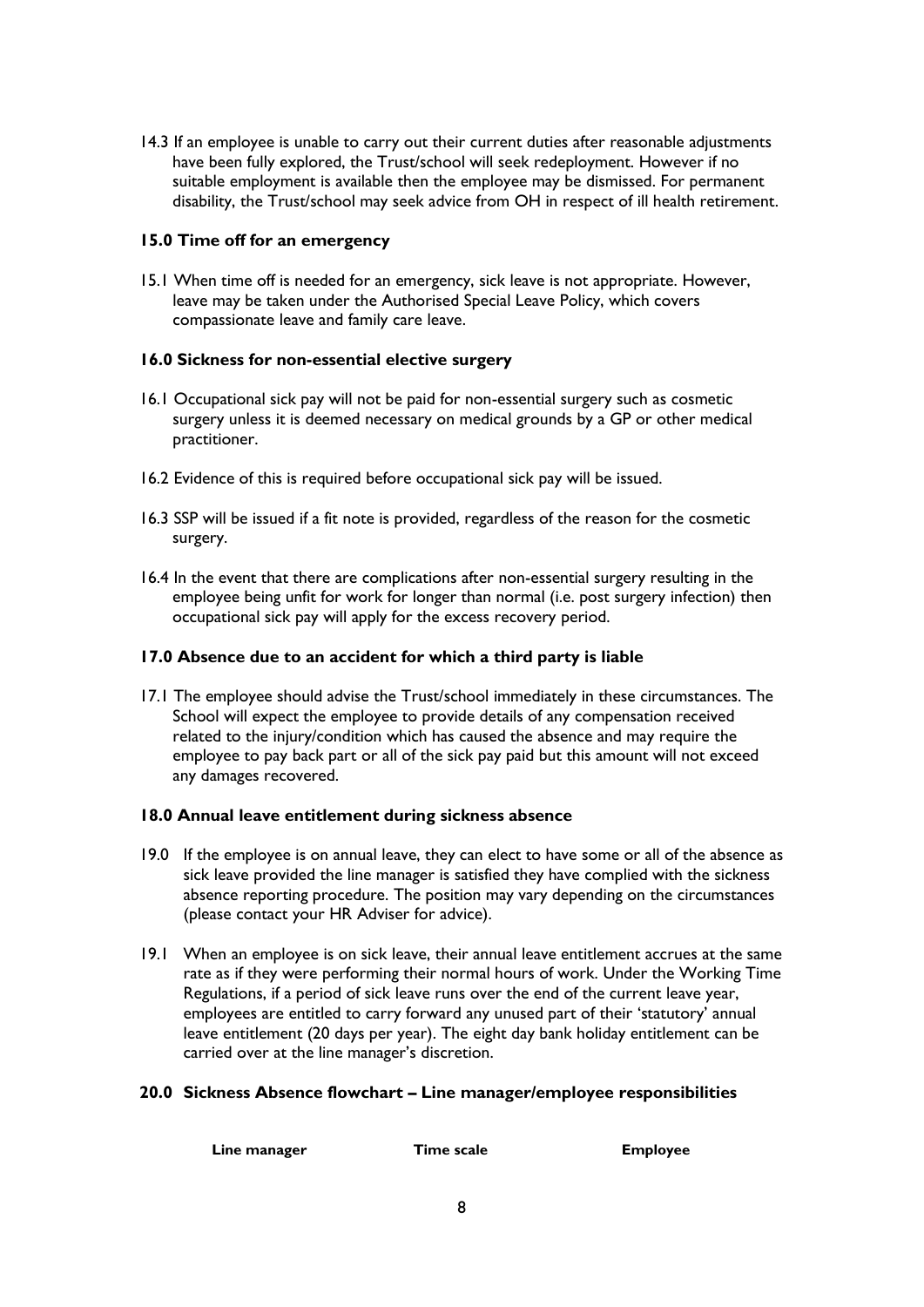| Record sickness absence<br>Initiate Sickness Absence Declaration<br>form<br>Consider fast track referral to OH if<br>absence relates to mental health or<br>musculoskeletal                                                                       | Day One                                                    | Ring and speak to line manager or senior<br>person on site before normal start time<br>(or in line with the Trust/school's<br>procedure)<br>Notify them of the date and time illness<br>started (including Saturday, Sunday and<br>holidays) and the precise reason for<br>absence                                                                    |
|---------------------------------------------------------------------------------------------------------------------------------------------------------------------------------------------------------------------------------------------------|------------------------------------------------------------|-------------------------------------------------------------------------------------------------------------------------------------------------------------------------------------------------------------------------------------------------------------------------------------------------------------------------------------------------------|
| Continue to record absence as<br>appropriate                                                                                                                                                                                                      | Day Four                                                   | Ring and speak to line manager to confirm<br>or amend information given on day one                                                                                                                                                                                                                                                                    |
| Keep fit notes until employee returns<br>to work<br>Continue absence recording                                                                                                                                                                    | Day Eight                                                  | Ring and speak to line manager to confirm<br>or amend information given on day four<br>Must provide doctor's fit note from day<br>eight onwards and update line manager<br>prior to expiry of each fit note                                                                                                                                           |
| If employee returns to work days I -<br>14 conduct a return to work discussion<br>or if appropriate conduct return to<br>work meeting on day of return.<br>Complete sickness recording process<br>attaching fit notes                             | Return to<br>work:<br>Absence<br>duration $I -$<br>14 days | Return to work discussion and complete<br>relevant absence recording documents                                                                                                                                                                                                                                                                        |
| If employee returns between days 15 -<br>28 conduct return to work meeting.<br>Complete absence recording process<br>attaching fit notes                                                                                                          | Return to<br>work:<br>absence<br>duration<br>15-28 days    | Return to work meeting and complete<br>absence recording documents                                                                                                                                                                                                                                                                                    |
| If employee remains absent, contact<br>them. Consider OH referral. Liaise with<br>payroll about any changes to pay arising<br>from ongoing absence                                                                                                | If employee<br>still absent<br>after four<br>weeks         | Attend any OH appointments                                                                                                                                                                                                                                                                                                                            |
| Contact the employee on a regular<br>basis<br>Manage the employee's long term<br>absence in line with the Attendance<br>Policy – contribute to and comply with<br>any action plan agreed<br>Continue absence recording / keep<br>payroll informed | Ongoing<br>requirements<br>throughout<br>the absence       | Employee must continue to keep in<br>regular contact with the line manager and<br>must be available to meet with the line<br>manager, as requested, during the<br>employee's normal working times unless<br>otherwise agreed<br>The employee must maintain the<br>submission of doctor's fit notes and follow<br>any medical advice to improve health |